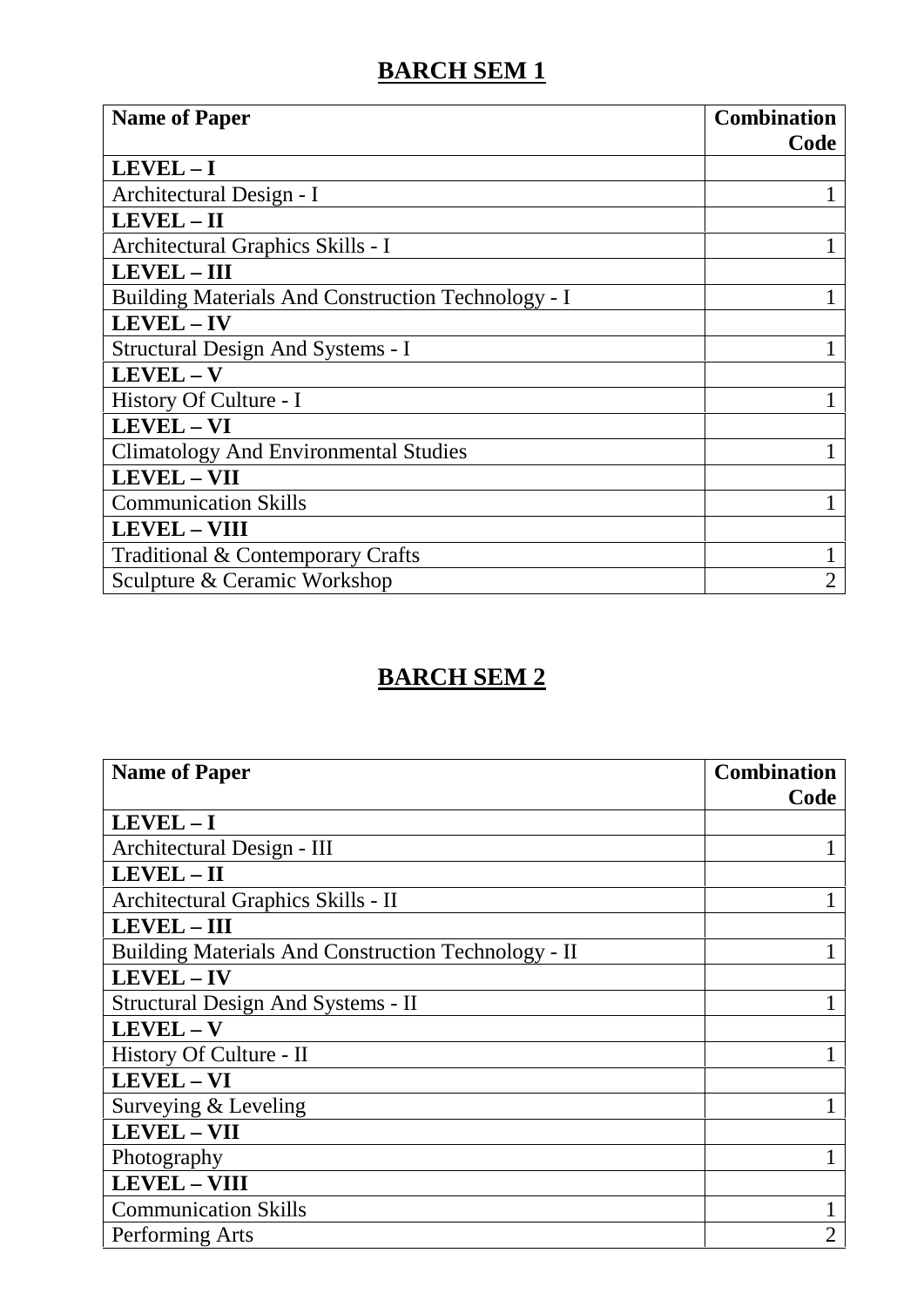| <b>Name of Paper</b>                                 | <b>Combination</b> |
|------------------------------------------------------|--------------------|
|                                                      | Code               |
| $LEVEL - I$                                          |                    |
| Architectural Design - III                           |                    |
| LEVEL - II                                           |                    |
| Architectural Graphics Skills - III                  |                    |
| <b>LEVEL - III</b>                                   |                    |
| building Materials And Construction Technology - III |                    |
| LEVEL-IV                                             |                    |
| Structural Design And Systems - III                  |                    |
| $LEVEL - V$                                          |                    |
| History Of Culture - III                             |                    |
| <b>LEVEL - VI</b>                                    |                    |
| History Of Architecture - I                          |                    |
| <b>LEVEL - VII</b>                                   |                    |
| Building Services & Equipment - I                    |                    |
| <b>LEVEL - VIII</b>                                  |                    |
| History Of Arts & Literature                         | 1                  |
| <b>Advanced Graphics</b>                             | $\overline{2}$     |

| <b>Name of Paper</b>                                       | <b>Combination</b><br>Code |
|------------------------------------------------------------|----------------------------|
| $LEVEL - I$                                                |                            |
| Architectural Design - IV                                  |                            |
| LEVEL-II                                                   |                            |
| Architectural Graphics Skills - IV                         |                            |
| <b>LEVEL-III</b>                                           |                            |
| <b>Building Materials And Construction Technology - IV</b> |                            |
| LEVEL - IV                                                 |                            |
| <b>Structural Design And Systems - IV</b>                  |                            |
| LEVEL - V                                                  |                            |
| History Of Architecture - II                               |                            |
| LEVEL - VI                                                 |                            |
| Building Services & equipment - II                         |                            |
| <b>LEVEL - VII</b>                                         |                            |
| <b>Interior Design</b>                                     |                            |
| <b>LEVEL - VIII</b>                                        |                            |
| Sustainable Architecture                                   |                            |
| <b>Traditional Architecture</b>                            | 2                          |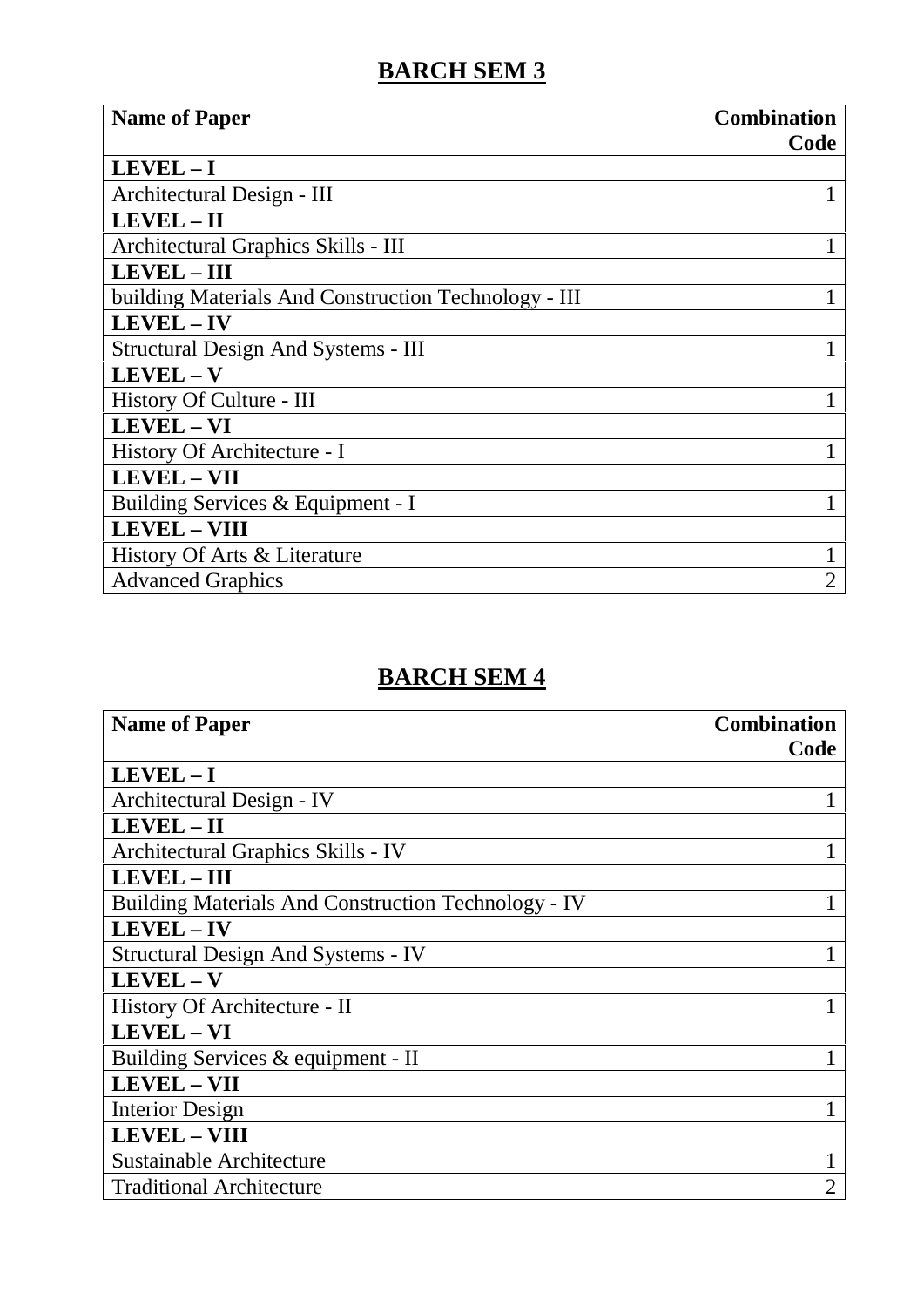| <b>Name of Paper</b>                               | <b>Combination</b> |
|----------------------------------------------------|--------------------|
|                                                    | Code               |
| $LEVEL - I$                                        |                    |
| Architectural Design - V                           |                    |
| LEVEL - II                                         |                    |
| Building Materials And Construction Technology - V |                    |
| LEVEL - III                                        |                    |
| Structural Design And Systems - V                  |                    |
| LEVEL-IV                                           |                    |
| Building Services & Equipment - III                |                    |
| LEVEL-V                                            |                    |
| History Of Architecture - III                      |                    |
| <b>LEVEL - VI</b>                                  |                    |
| Estimation Costing & Specification                 |                    |
| <b>LEVEL - VII</b>                                 |                    |
| <b>Research Methodology</b>                        |                    |
| <b>LEVEL - VIII</b>                                |                    |
| furniture & product design                         |                    |
| Garden Landscape & Street Furniture                | $\overline{2}$     |

| <b>Name of Paper</b>                                | <b>Combination</b><br>Code |
|-----------------------------------------------------|----------------------------|
| $LEVEL - I$                                         |                            |
| Architectural Design - VI                           |                            |
| LEVEL-II                                            |                            |
| Building Materials And Construction Technology - VI |                            |
| <b>LEVEL-III</b>                                    |                            |
| Structural Design And Systems - VI                  |                            |
| <b>LEVEL-IV</b>                                     |                            |
| History Of Architecture - IV                        |                            |
| LEVEL - V                                           |                            |
| Landscape Design                                    |                            |
| LEVEL - VI                                          |                            |
| <b>Basics Of Construction Management</b>            |                            |
| <b>LEVEL - VII</b>                                  |                            |
| Housing & Community Planning                        |                            |
| <b>LEVEL - VIII</b>                                 |                            |
| Architectural Journalism                            |                            |
| Art In Architecture                                 | $\overline{2}$             |